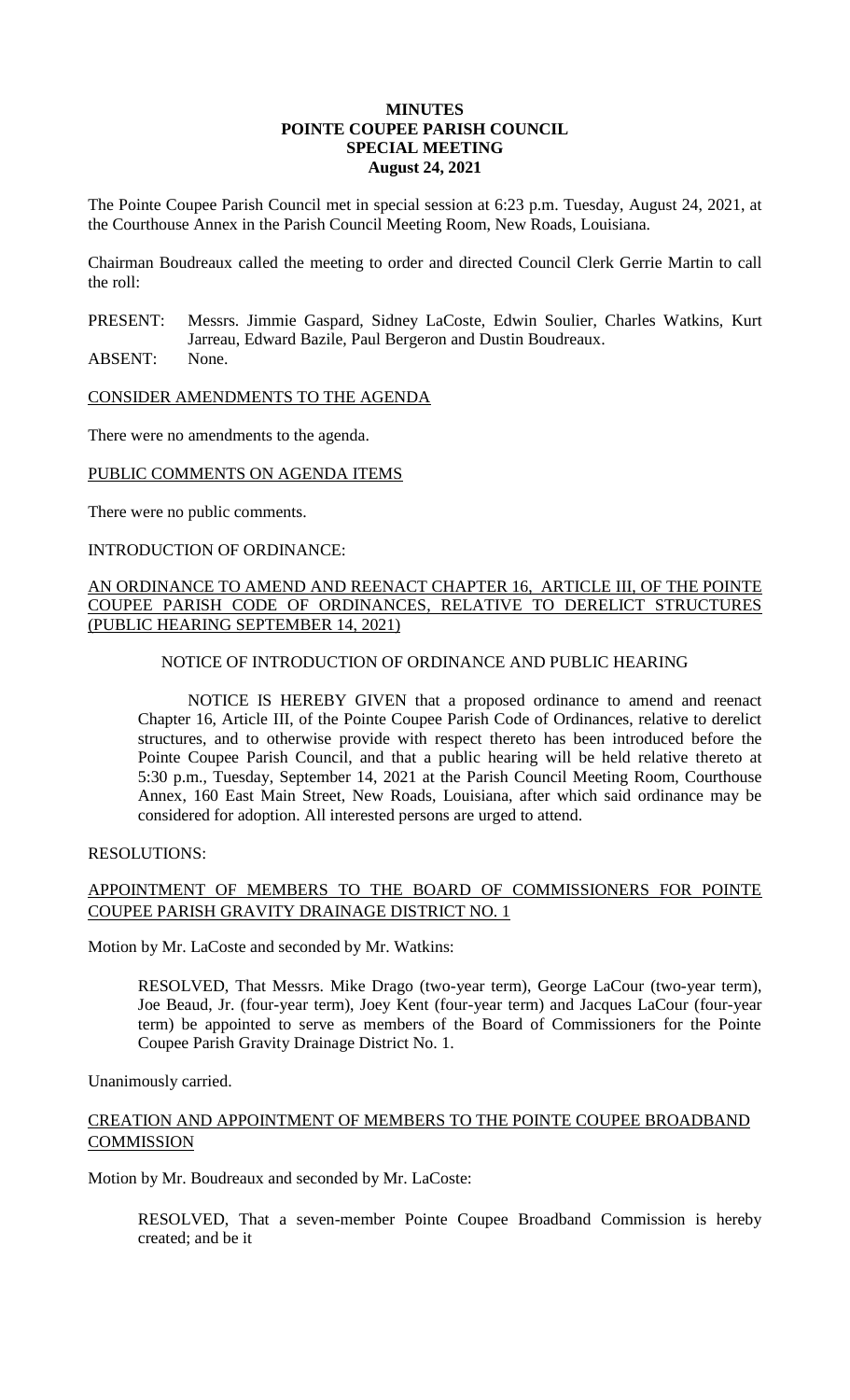RESOLVED further, That the appointment of seven (7) members to serve as the Pointe Coupee Broadband Commission consisting of a representative of Pointe Coupee Parish Government, Pointe Coupee Parish School Board, Pointe Coupee Health Services District No. 1, Pointe Coupee Parish Library, and three (3) parish presidential appointments is hereby approved.

Unanimously carried.

### ADOPT THE CITIZEN'S PARTICIPATION PLAN FOR THE LCDBG LOVE LOUISIANA OUTDOORS PROGRAM

Motion by Mr. Bazile and seconded by Mr. Gaspard:

TO READOPT CITIZEN PARTICIPATION PLAN FOR THE POINTE COUPEE PARISH GOVERNMENT RELATIVE TO THE LOUISIANA COMMUNITY DEVELOPMENT BLOCK GRANT CORONAVIRUS (LCDBG – CV) LOVE LOUISIANA OUTDOORS PROGRAM

WHEREAS, Pointe Coupee Parish Government intends to participate in the Louisiana Community Development Block Grant Coronavirus (LCDBG – CV) Love Louisiana Outdoors Program, as the opportunity arises; and

WHEREAS, as a prerequisite to any Parish's participation, citizen participation procedures as set forth in that program need to be adopted and made a part of the guidelines for involvement by citizens of the Pointe Coupee Parish Government as it relates to Community Development Block Grants: Therefore be it

RESOLVED, That the Citizen Participation Plan is hereby readopted by the Pointe Coupee Parish Government.

Unanimously carried.

### HIRE ADMINISTRATIVE CONSULTANT FOR THE PARISH GOVERNMENT FOR THE LCDBG CORONAVIRUS LOVE LOUISIANA OUTDOORS PROGRAM

Motion by Mr. Jarreau and seconded by Mr. Bazile:

TO HIRE ADMINISTRATIVE CONSULTANT FOR THE POINTE COUPEE PARISH GOVERNMENT RELATIVE TO THE LOUISIANA COMMUNITY DEVELOPMENT BLOCK GRANT CORONAVIRUS (LCDBG – CV) LOVE LOUISIANA OUTDOORS PROGRAM

WHEREAS, due to the pandemic, local government entities are having to take action to prevent the spread of COVID-19; and

WHEREAS, HUD was allocated funding to prevent, prepare for, and respond to the COVID-19 pandemic in the CARES Act; and

WHEREAS, Pointe Coupee Parish Government was allocated \$750,000.00 through the Louisiana Community Development Block Grant Coronavirus (LCDBG-CV) Love Louisiana Outdoors to provide outdoor recreation and fitness opportunities to residents while enabling appropriate social distancing to prevent the spread of COVID-19; and

WHEREAS, the Parish certifies that it will pay all of the administrative costs associated with the implementation of the Love Louisiana Outdoors Improvements Program. These fees shall not exceed the maximum allowable fees for such services allowed by the LCDBG-CV Program for professional administrative services that should otherwise be paid directly by the Office of Community Development. Payment for these services shall be in accordance with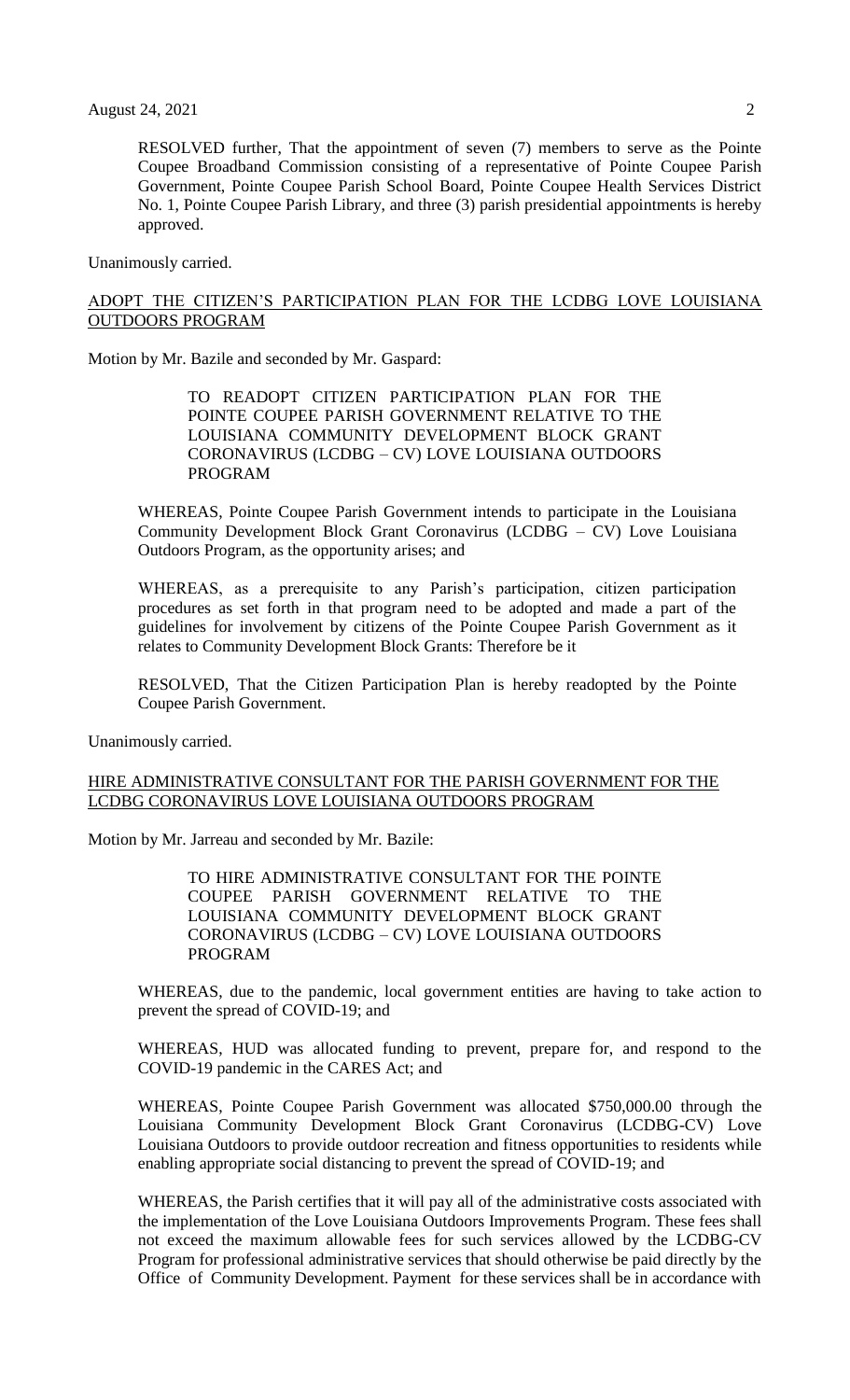the Parish's contract with the administrative consultant: Therefore, be it

RESOLVED, That the administrative consultant selected to administer the LCDBG-CV Love Louisiana Outdoors Program shall be Professional Engineering Consultants Corporation, and fees for their grant administration services shall not exceed \$40,000.00.

Unanimously carried.

## APPOINT A CONSTABLE, JUSTICE OF THE PEACE DISTRICT 6, TO FILL UNEXPIRED TERM UNTIL AN ELECTION IS HELD

Motion by Mr. Boudreaux and seconded by Mr. Soulier:

WHEREAS, the members of the Pointe Coupee Parish Council with great sorrow and deep sense of loss, take cognizance of the absence of Mr. Elliott Bizette, Jr. Constable, Justice of the Peace District 6, Parish of Pointe Coupee; and

WHEREAS, Mr. Bizette has rendered innumerable public service to his District, Parish, State of Louisiana and to the people as a whole; and

WHEREAS, the absence of this outstanding citizen to public service is keenly felt as a great personal loss to his family, friends and colleagues; and

WHEREAS, the Parish Council wishes to appoint someone to replace Mr. Elliott Bizette, Jr.

NOW, THEREFORE, BE IT RESOLVED, That Mr. Stephen G. Juge be appointed as Constable, Justice of the Peace District 6, Parish of Pointe Coupee, to fill the unexpired term of Mr. Elliott Bizette, Jr. until and election is held.

Unanimously carried.

#### ISSUE PROCLAMATION ORDERING A SPECIAL ELECTION TO FILL THE VACANCY FOR CONSTABLE, JUSTICE OF THE PEACE DISTRICT 6

Motion by Mr. Soulier and seconded by Mr. Gaspard:

#### **PROCLAMATION**

Issuing a proclamation for the calling of a special election to fill the vacancy of Constable, Justice of the Peace District 6 of Pointe Coupee Parish

WHEREAS, the late Honorable Elliott Bizette, Jr., Constable, Justice of the Peace District 6, Parish of Pointe Coupee, passed away on August 19, 2021; and

WHEREAS, it is necessary to call a special election to fill the vacancy in said office created by his death.

NOW, THEREFORE, BE IT RESOLVED, that the Pointe Coupee Parish Council does hereby issue this Proclamation pursuant to LA R.S. 18:602 ordering a special election to fill the said vacancy of Constable, Justice of the Peace District 6 until a special election can be held on the following dates:

- (1) The Special Primary Election shall be held on November 8, 2022; and
- (2) The Special General Election, if necessary, shall be held on December 10, 2022;
- (3) The dates for qualifying for the candidates in the Special Election shall be July 20, 21 and 22, 2022.

This Proclamation shall be published in the official journal of Pointe Coupee Parish and a